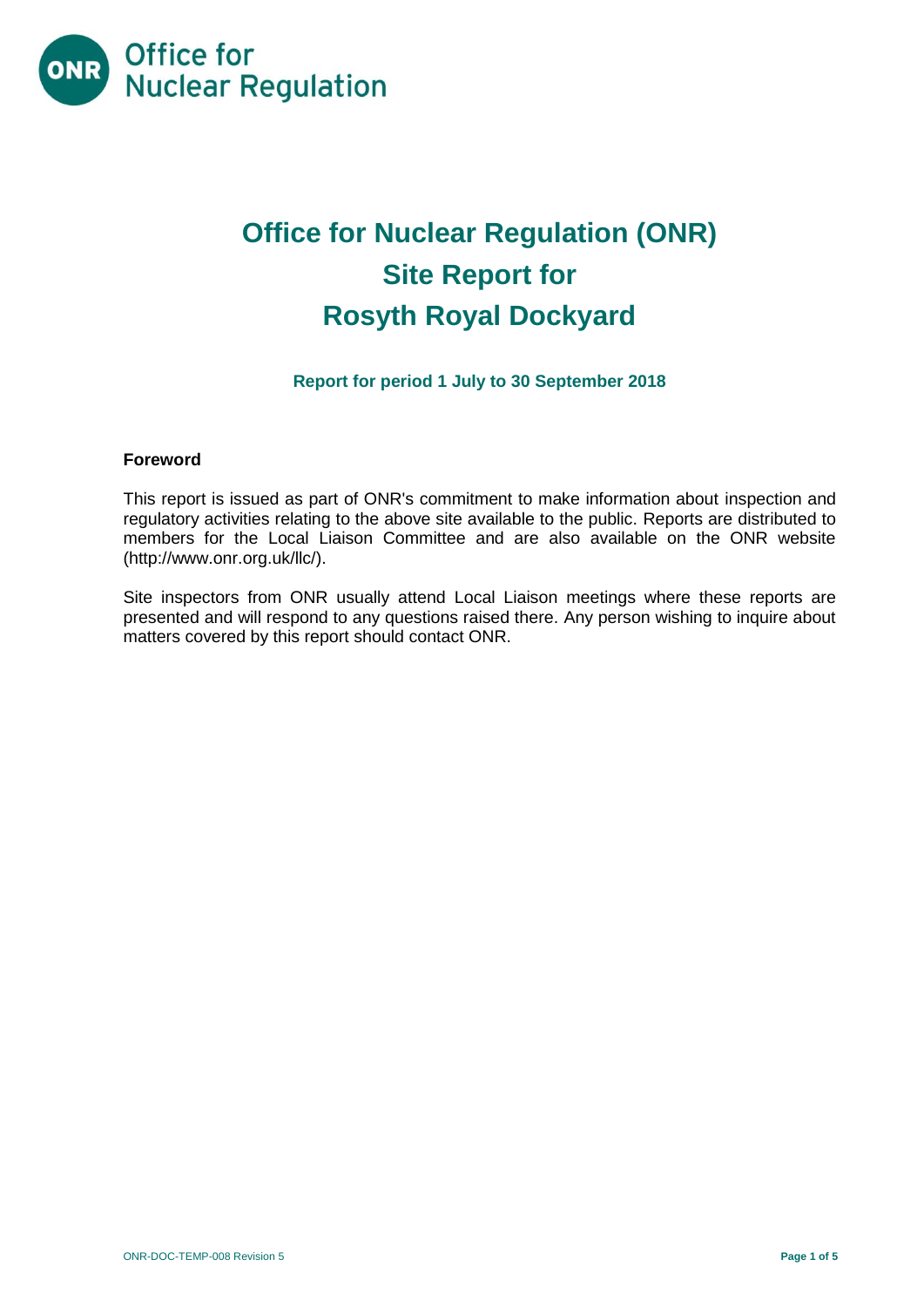# **TABLE OF CONTENTS**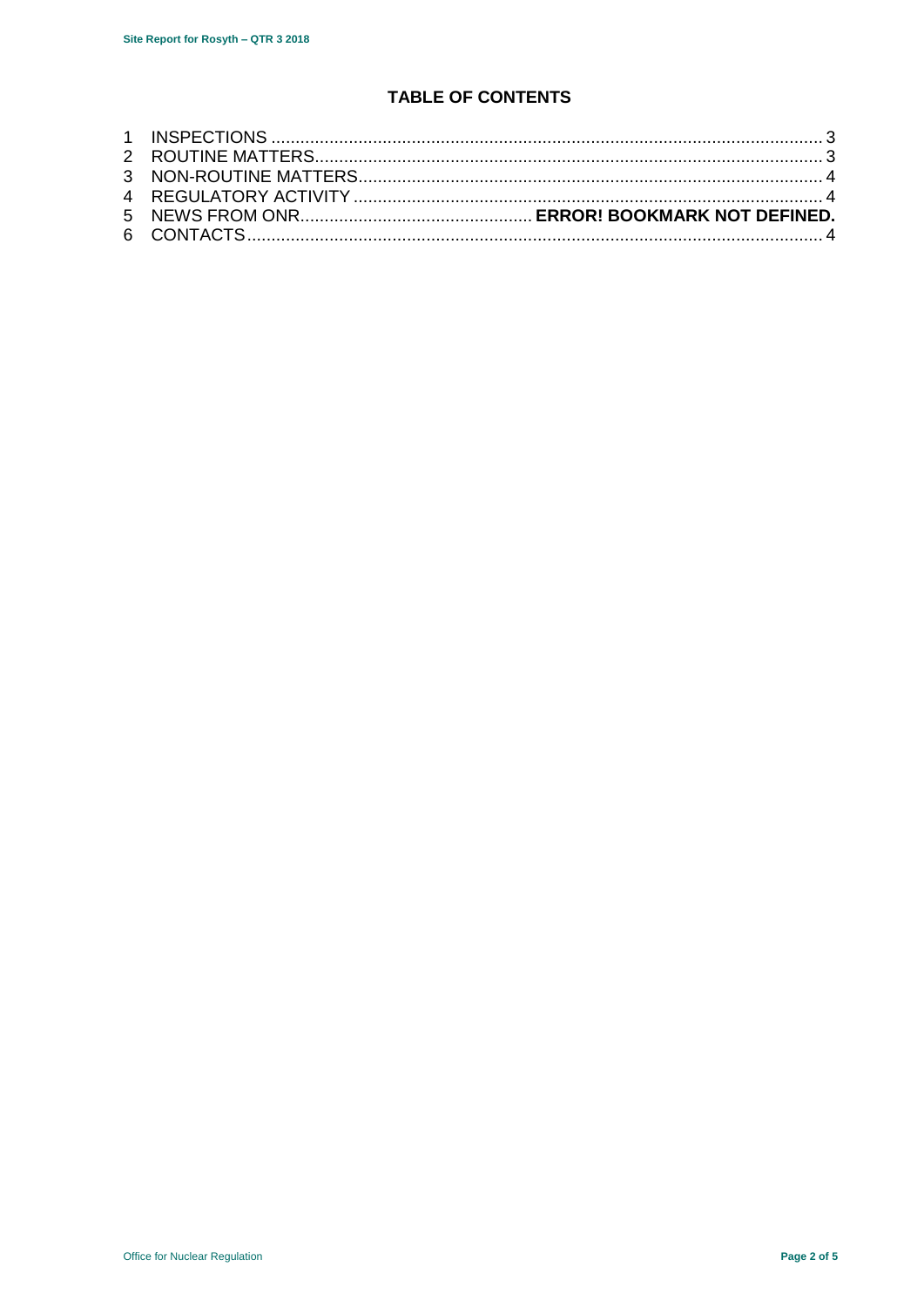# <span id="page-2-0"></span>**1 INSPECTIONS**

#### **1.1 Dates of inspection**

The ONR Nominated Site Inspector and a further Inspector visited the site on the following date during the quarter:

**31 July 2018.** 

The ONR Nominated Site Inspector, a further Inspector and an ONR Emergency Preparedness and Response specialist attended the site on the following dates during the quarter:

**25-26 September 2018.** 

# <span id="page-2-1"></span>**2 ROUTINE MATTERS**

#### **2.1 Inspections**

Inspections are undertaken as part of the process for monitoring compliance with:

- The conditions attached by ONR to the nuclear site licence granted under the Nuclear Installations Act 1965 (NIA65) (as amended).
- The Energy Act 2013.
- The Health and Safety at Work Act 1974 (HSWA74).
- Regulations made under HSWA74, for example the Ionising Radiations Regulations 2017 (IRR17) and the Management of Health and Safety at Work Regulations 1999 (MHSWR99).

The inspections entail monitoring licensee's actions on the site in relation to incidents, operations, maintenance, projects, modifications, safety case changes and any other matters that may affect safety. The licensee is required to make and implement adequate arrangements under the conditions attached to the licence in order to ensure legal compliance. Inspections seek to judge both the adequacy of these arrangements and their implementation.

In this period, routine inspections of Rosyth Royal Dockyard covered the following:

**Emergency arrangements.** 

In general, ONR judged the arrangements made and implemented by the to be adequate in the areas inspected.

#### **Licence Compliance Inspection – LC11 Emergency Arrangements.**

In this period ONR Inspectors observed the site's annual demonstration emergency exercise 'Nightstar 2018'. ONR inspectors judged this to be an adequate demonstration of the on-site emergency arrangements.

#### **2.2 Other work**

The ONR Nominated Site Inspector and a further inspector attended the Rosyth Royal Dockyard Limited (RRDL) site for a level 3 regulatory interface forum in relation to the Submarine Dismantling Programme (SDP). The forum was attended by RRDL as well as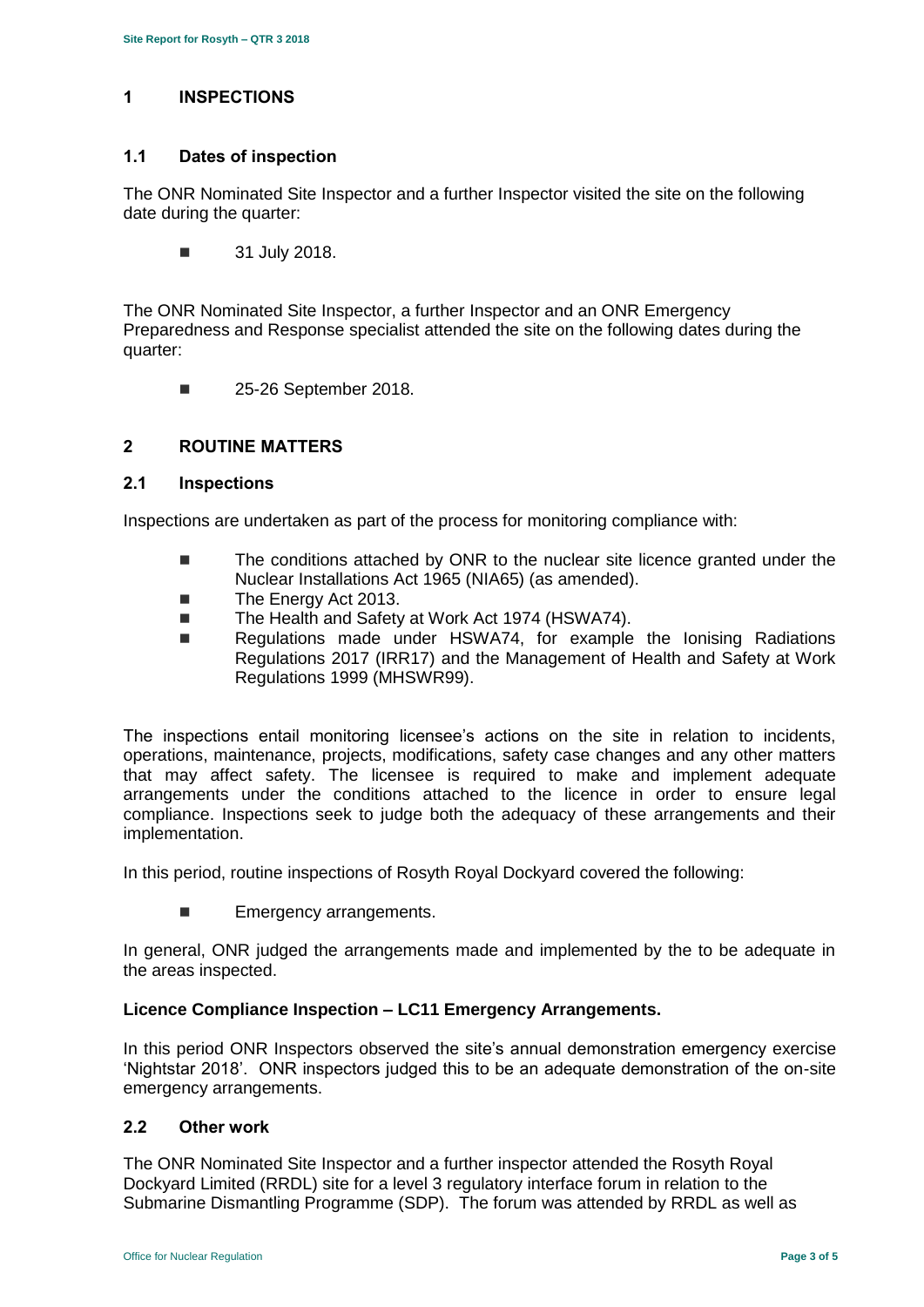representatives from the Ministry of Defence (MOD). The forum discussed progress with dismantling as well as preparations for future operations. The MOD representatives committed to organising further forums which will involve other regulatory bodies associated with the programme.

#### <span id="page-3-0"></span>**3 NON-ROUTINE MATTERS**

Licensees are required to have arrangements to respond to non-routine matters and events. ONR inspectors judge the adequacy of the licensee's response, including actions taken to implement any necessary improvements.

There were no such matters or events of significance during the period.

#### <span id="page-3-1"></span>**4 REGULATORY ACTIVITY**

ONR may issue formal documents to ensure compliance with regulatory requirements. Under nuclear site licence conditions, ONR issues regulatory documents, which either permit an activity or require some form of action to be taken; these are usually collectively termed 'Licence Instruments' (LIs), but can take other forms. In addition, inspectors may issue Enforcement Notices to secure improvements to safety.

No LIs or Enforcement Notices were issued during the period.

#### <span id="page-3-2"></span>**5 NEWS FROM ONR**

#### **Stakeholder Engagement**

- As part of our continued stakeholder engagement work, in June we welcomed finance professionals from a number of nuclear site licensees and duty holders to seminars in London and Birmingham. Led by our Finance Director, Sarah High, we hosted the seminars to provide the industry with a better understanding of our charging methodology, the principles we apply, and how the charging process works. To accompany the seminars we have also published a new booklet – [How we charge for](http://www.onr.org.uk/documents/2018/how-we-charge-for-nuclear-regulation.pdf)  [Nuclear Regulation](http://www.onr.org.uk/documents/2018/how-we-charge-for-nuclear-regulation.pdf) – which is available on our [website.](http://www.onr.org.uk/documents/2018/how-we-charge-for-nuclear-regulation.pdf)
- In August our Chief Nuclear Inspector Mark Foy and Deputy Chief Inspector Mina Golshan, hosted a webinar for stakeholders on the outcomes of the UK report to the Joint Convention. This is a new channel of communication which we have introduced and further webinars are planned for November and February 2019.If you would like to find out more, please contact the ONR Communications team [\(contact@onr.gov.uk\)](mailto:contact@onr.gov.uk).
- The next ONR/NGO engagement forum will take place on 11 October in London. This is a forum to discuss strategic, cross-cutting regulatory matters. Site specific matters are normally addressed via Site Stakeholder Groups. We are always keen to engage with a range of stakeholders and groups on nuclear safety and security issues, so if you do represent a nuclear-interest Non-Governmental Organisation, and are not already involved through our forum or via a Site Stakeholder Group, then please get in touch with the ONR Communications team for further details, via [contact@onr.gov.uk.](mailto:contact@onr.gov.uk)

#### **Regulatory News**

 On 25 July we announced our decision to prosecute the Atomic Weapons Establishment for offences under Section 2 (1)<sup>\*</sup> of the Health and Safety at Work etc. Act (1974). This charge related to an electrical incident on 27 June 2017 which resulted in injury to an AWE employee. The incident was a conventional health and safety matter and there was no radiological risk to workers or the public. At a court